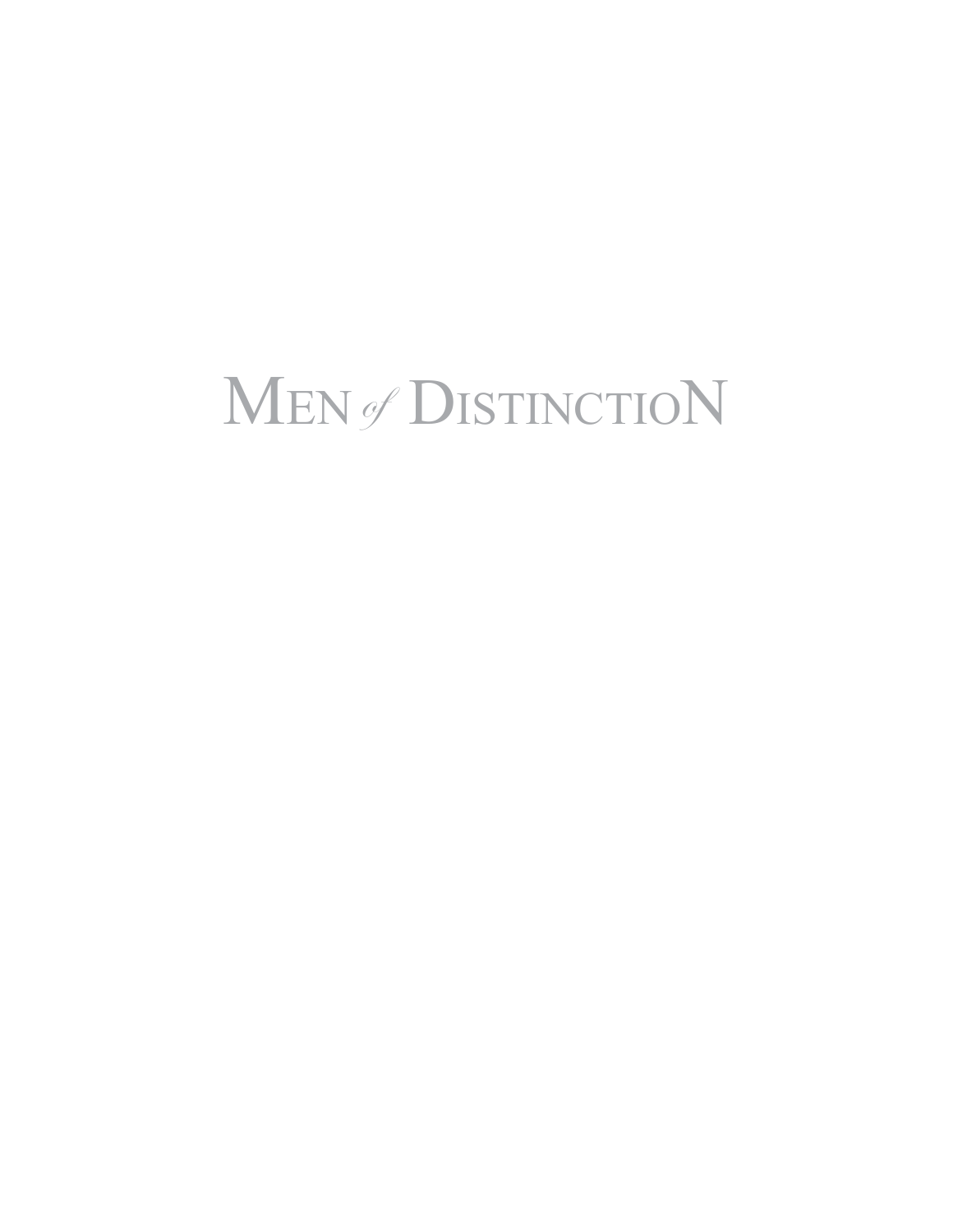## **Ric Campo and David Solomon**

*and*

## **The Men of Distinction Steering Committee**

*welcome you to the*

 $\mathbf{M}\texttt{EN}\mathscr{G}$ DISTINCTION



## **10th ANNUAL AWARDS LUNCHEON**

*honoring*

Harry H. Cullen

Gerald D. Hines

Mark W. Kline, M.D.



Presented By



**May 25, 2016** River Oaks Country Club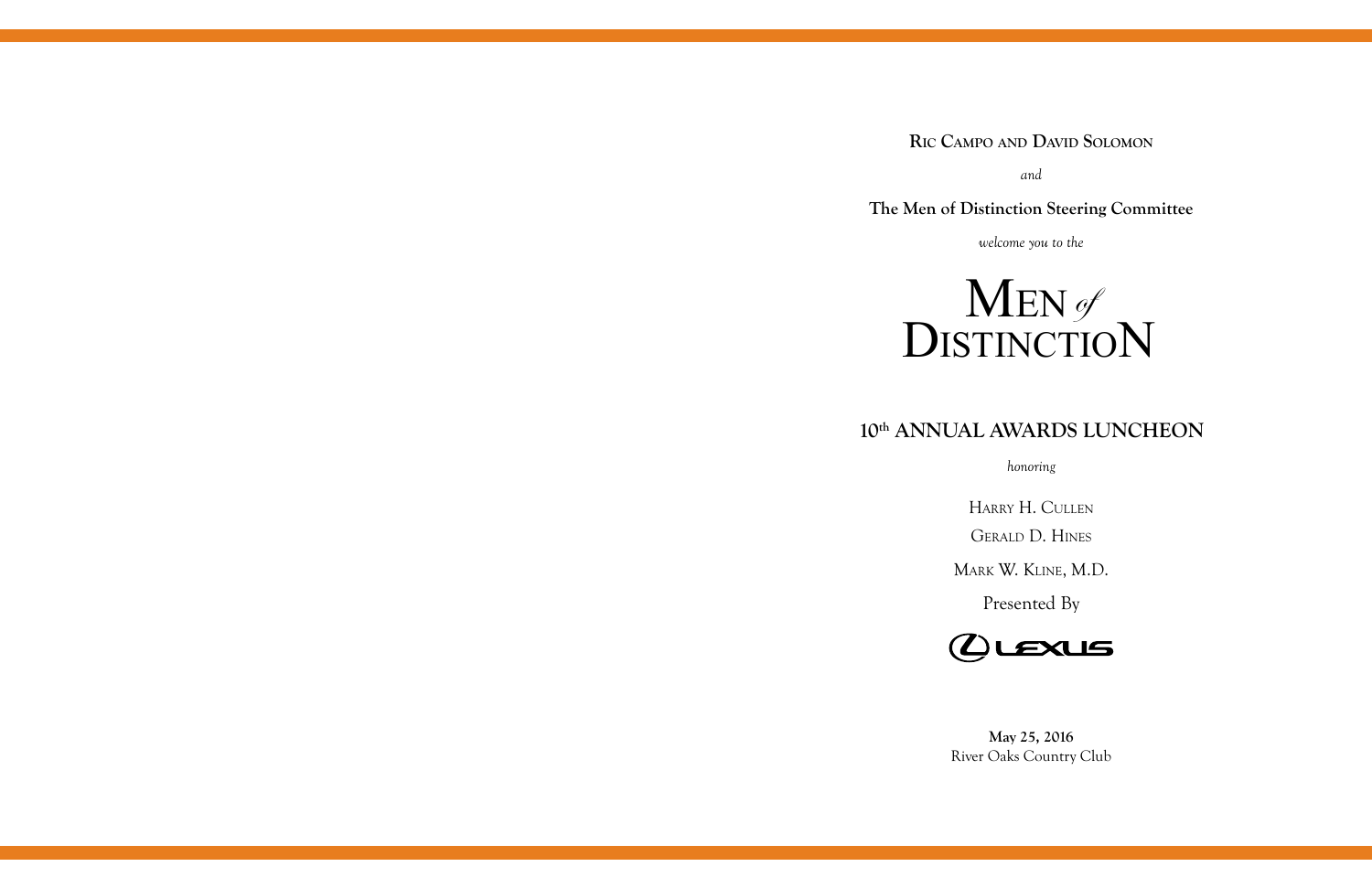Dear Friends and Supporters of Men of Distinction:

We want to express our sincere gratitude for your support of the 2016 Men of Distinction. It is only fitting that on our 10th Anniversary we honor three visionaries who have contributed so much to the fabric of the City of Houston and beyond. Houston is recognized as one of the great international cities of the world because of the leadership of these three gentlemen. We thank them for their leadership and hard work that has helped our community grow to become one of the best places to live, work and play.

The Men of Distinction, through your participation, provide support for pediatric research, education and patient programs raising an excess of three million dollars and will continue the cause of the visionary leaders of our community.

Sincerely,

Ric Campo and David Solomon Luncheon Chairmen



**Ric Campo & David Solomon** *2016 Men of Distinction Awards Luncheon Chairs*

**Luncheon Chair** Ric Campo and David Solomon

## **Steering Committee**

*Front Row left to right: Steve Mach, John Eads, Jesse Tutor, Michael Mithoff, David Solomon, Ric Campo, Billy McCartney Back Row left to right: Bret Aldridge, David Wuthrich, Ed McMahon, Haag Sherman, Tony Gracely, Harry Mach Not pictured: Philip Bahr, Patrick Burk, Paul Somerville, Lisa Kennedy, Paul Murphy, Colter Lewis, Scott Evans, Don Jordan, Jack Kendall*

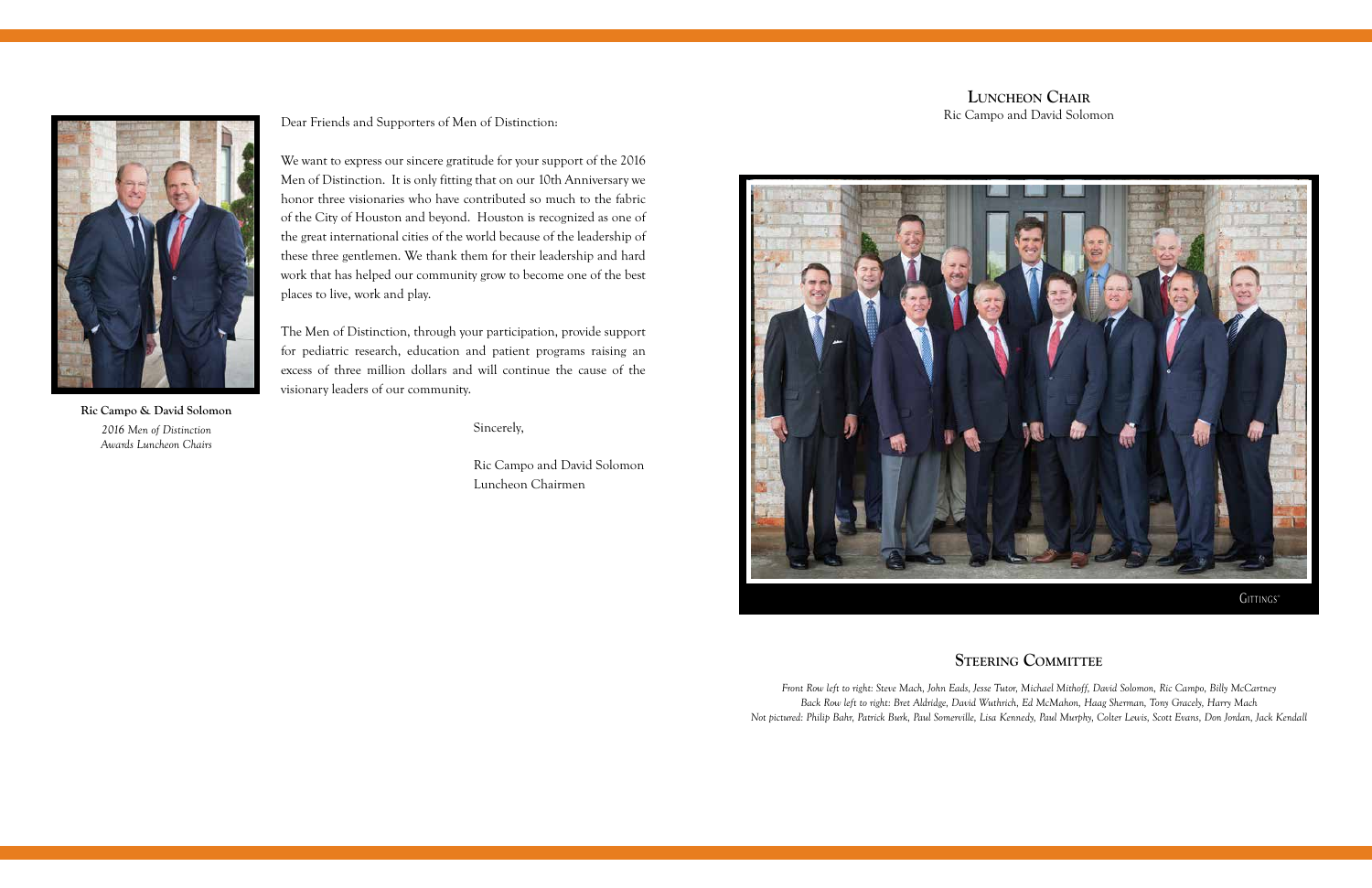

## **ANNUAL AWARDS LUNCHEON PROGRAM**

**Welcome and Opening Remarks** Tom Koch

**Star Spangled Banner** Promise R. Harris, MSgt. Texas Air National Guard

**Invocation**

**Presentation of 2016 Beneficiaries**

**Lunch**

**Presentation of 2016 Honorees**

**Closing Remarks** Ric Campo and David Solomon

## **MENU**

*Wedge Salad Crisp Iceberg, Roma Tomato, Pickled Red Onion, Brie Cheese and Choice of Dressing*

*Petite Filet of Prime Beef Tenderloin Caramelized Cipollini Onion, Mushroom Madeira Sauce and Horseradish Whipped Potatoes*

*Chocolate Pecan Ball*

Lexus and the Houston Area Lexus Dealers proudly join together in support of the Men of Distinction. It is an honor to partner and support an organization whose values and philanthropy mirror those of our dealerships and Brand. We recognize with gratitude their tireless passion to improve and give back to our community.

In the Lexus world the phrases "we can, we will" and "continuously pursuing perfection" are a part of our mission daily. The Men of Distinction can and will continue to improve our community through their philanthropic endeavors.

The following pages honor this year's Men of Distinction and their commitment to our community.

Your Houston Area Lexus Dealers

**Houston Area Lexus Dealers** *left to right: David Trice, Joey Dupuis, Bret Aldridge, Mike Shaw, Dale McMullen*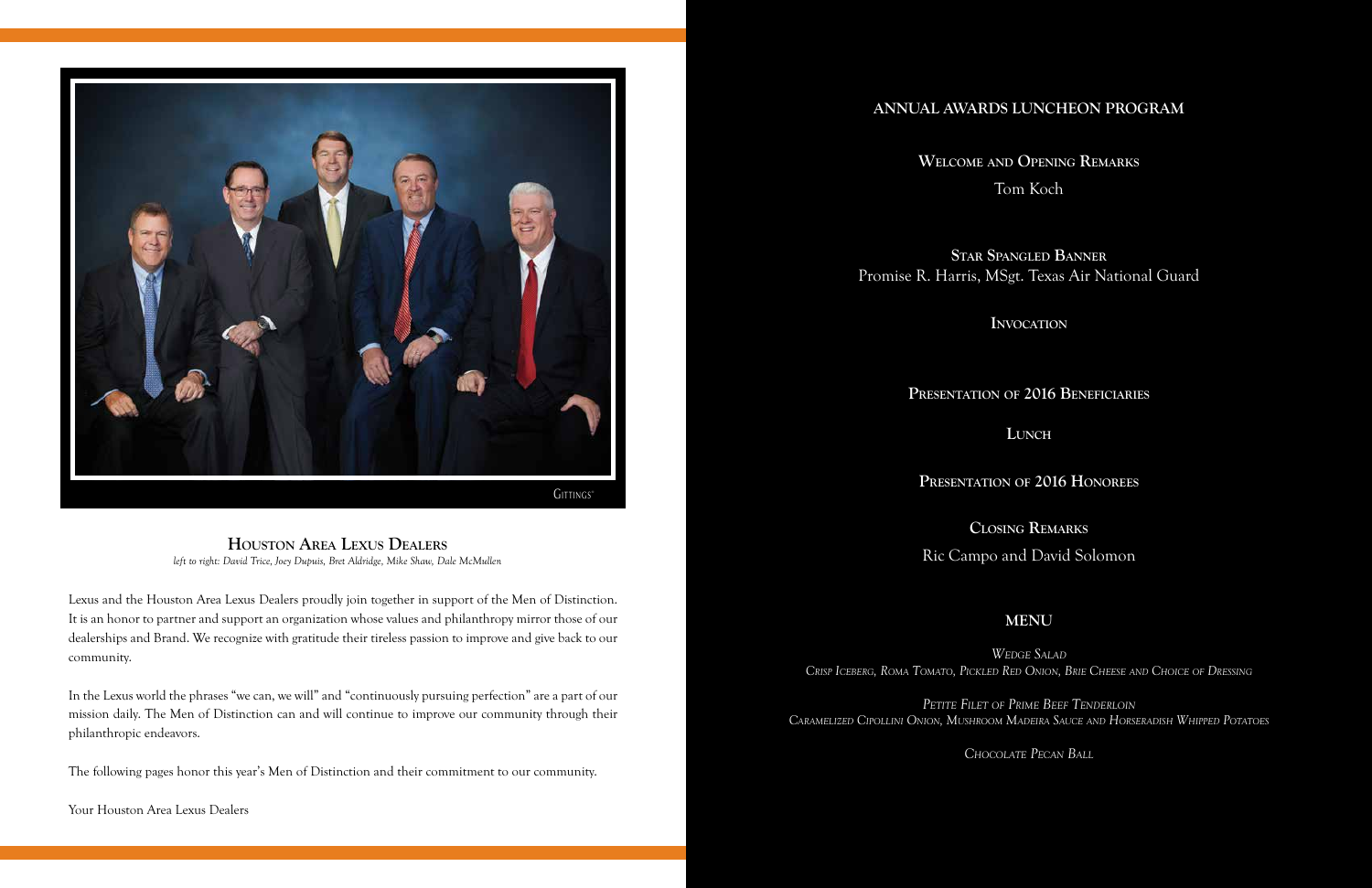## **Harry H. Cullen**



Harry Holmes Cullen was born and raised in Houston, Texas. He is the son of Katherine Thompson Cullen and Roy Gustav Cullen, and the grandson of Lillie Cranz Cullen and Hugh Roy Cullen, all deceased.

He attended Kinkaid School and graduated from Lamar High School. After high school he majored in Petroleum Engineering at the University of Houston, where he met his wife Rosanette Saragusa Cullen. They married in 1957 and have two children and six grandchildren.

Harry followed in his family's footsteps by starting his own oil and gas company, HHC Exploration, Inc. His other interests are ranching, real estate and managing his investments.

Harry has served as a Trustee of Cullen Trust for Healthcare, and was previously on the Board of Directors for Legacy Trust Company and Cullen/Frost Bankers. He is a past chairman of the All-American Wildcatters and a member of River Oaks Country Club, The Petroleum Club, The Forest Club of Houston and Allegro. He supports the Museum of Fine Arts, Houston and the Houston Ballet Foundation. Harry is a member of the National Cattlemen's Beef Association and a lifelong supporter of organizations focused on the preservation of animals, land and water.

Throughout his 80 years, Harry's philanthropy has benefited many in the Houston community and beyond.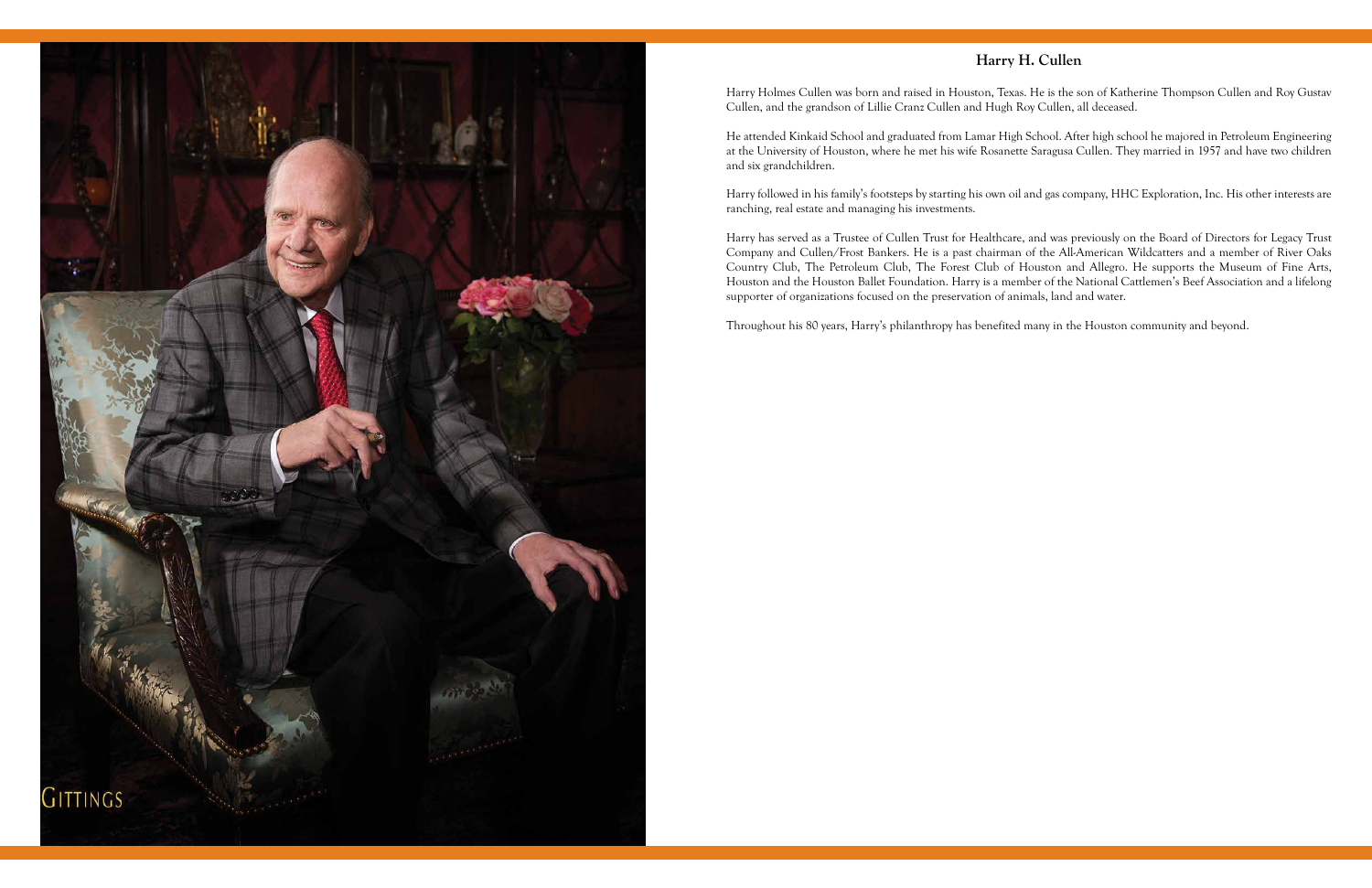

Mr. Hines founded his namesake company, Hines, a privately-owned global real estate investment, development and management firm, in Houston in 1957. Since then, Hines has steadily grown into a global powerhouse in real estate investment, development and management. As a co-owner and Chairman of the firm's Executive Committee, Mr. Hines participates in major new business ventures, cultivates new and existing investor relations relationships and advises the firm's regions on architectural excellence. In addition to building Hines into one of the leading real estate firms in the world, Mr. Hines has also been recognized for his adherence to the highest quality and ethical standards and his support of urban planning initiatives. Among his career highlights, Mr. Hines is credited for:

\*overseeing a portfolio of more than 1,100 properties, totaling over 351 million square feet. The firm now has more than \$89 billion of assets under management, including \$42.5 billion of equity assets Hines manages as a fiduciary. His first largescale commercial development came in 1967 when Shell Oil Company hired Hines to construct a new downtown Houston headquarters. The Galleria, Pennzoil Place, Transco Tower (now Williams Tower) and more than 400 other major buildings followed.

\*expanding the scope of the company by moving into foreign markets, introducing new product lines, initiating the firm's acquisition program and developing major new sources of equity and debt financing.

\*when other firms were financing projects with debt, he began financing projects primarily with equity in order to align the firm's interest more closely to its investors.

\*setting new industry standards for quality in real estate development and management.

Hines graduated from Purdue University with a BS in Mechanical Engineering and later received an Honorary Doctorate of Engineering from the school. He is a frequent guest lecturer at major universities and a sought-after speaker at industry events. Hines was appointed as a Life Trustee of the Urban Land Institute and recipient of the Institute's J.C. Nichols Prize for Visionary Urban Development in 2002. Mr. Hines is an honorary Fellow of the American Institute of Architects. Among his proudest accomplishments are the support of the Gerald D. Hines College of Architecture at the University of Houston and the establishment of the ULI/Gerald D. Hines Student Urban Design Competition. Mr. Hines received an Honorary Doctorate from the University of Houston in 2012. In addition, Mr. Hines served as chairman of the Federal Reserve Bank of Dallas from 1981-1983, and continues to serve as a Member of the Board of Advisors for the Baker Institute at Rice University. Gerald has been married to his wife Barbara for 35 years. He has four children, Jeff, Jennifer, Serena and Trevor, and 12 grandchildren.

### **Gerald D. Hines** FOUNDER AND CHAIRMAN, HINES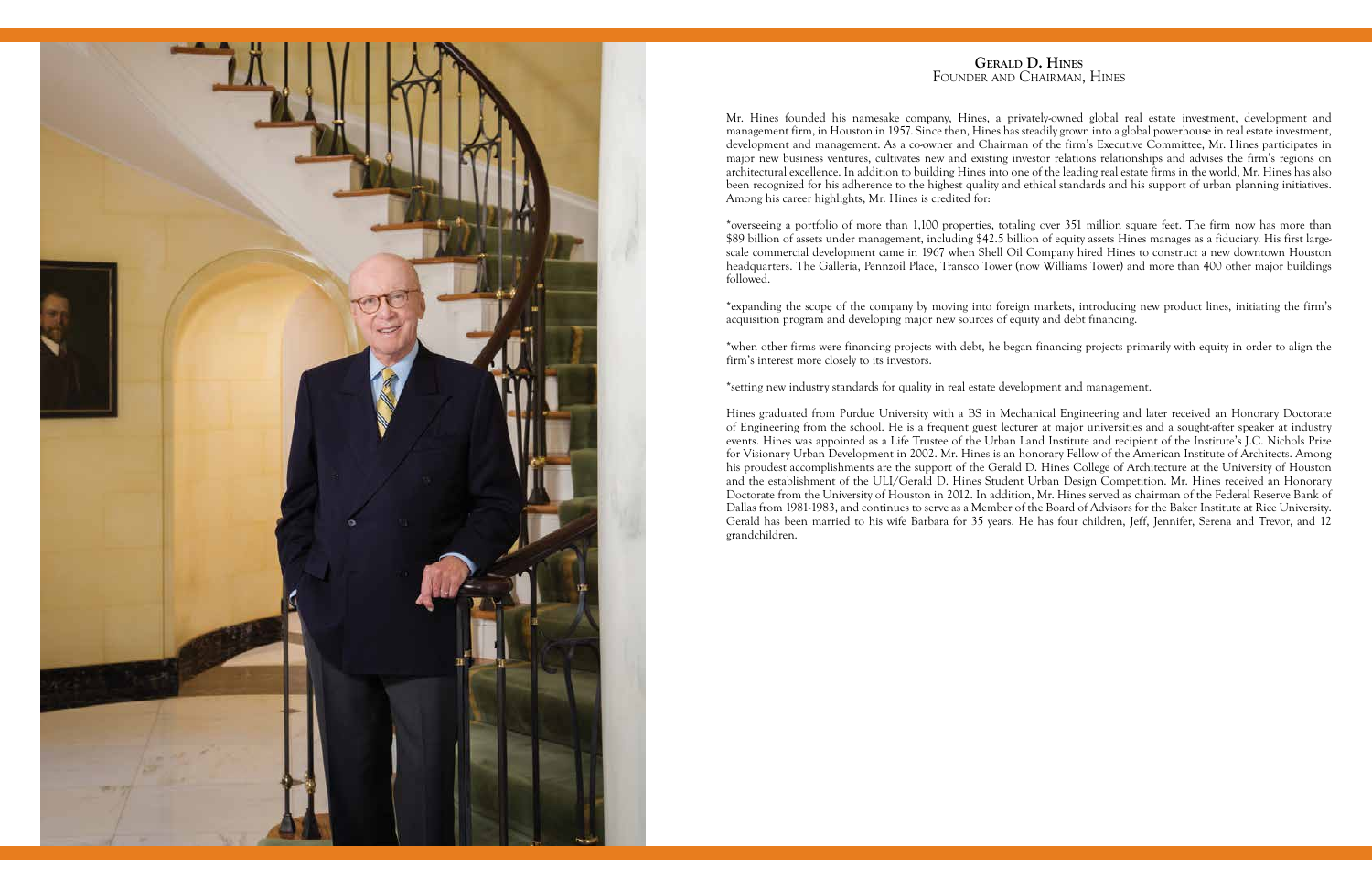### **Mark W. Kline, M.D.**



Mark W. Kline, M.D. is the Physician-in-Chief of Texas Children's Hospital and the Ralph D. Feigin Chair and J.S. Abercrombie Professor and Chairman of the Department of Pediatrics at Baylor College of Medicine. Under Dr. Kline's leadership, the Department of Pediatrics has doubled in size in just six years to more than 1000 faculty members, the largest in the U.S.

An internationally respected leader in pediatric HIV/AIDS and global child health, Dr. Kline has been the recipient and principal investigator for more than \$150 million in research grants from the U.S. National Institutes of Health and Centers for Disease Control and Prevention. He has authored more than 250 scientific articles and textbook chapters and has presented over 350 national and international lectures on subjects related to infectious diseases of children and global child health.

Dr. Kline is the founder and President of the Baylor International Pediatric AIDS Initiative (BIPAI) at Texas Children's Hospital, a program that builds health care infrastructure, trains health professionals and provides medical care and treatment to children and families across sub-Saharan Africa and in Romania. BIPAI currently provides HIV/AIDS care and treatment to more than 250,000 of the world's poorest and least fortunate children and families, more than any other organization worldwide.

Dr. Kline received a B.A. degree (summa cum laude) in biology from Trinity University in 1979. He received his M.D. degree (with honors) from Baylor College of Medicine in 1981 and completed pediatric residency training, chief residency and a postdoctoral fellowship in pediatric infectious diseases at Baylor and Texas Children's Hospital in 1987. He is certified in both pediatrics and infectious diseases by the American Board of Pediatrics.

Dr. Kline's many honors and awards include the Dag Hammarskjöld Award from the International Association of Physicians in AIDS Care (1998), the Association of American Medical Colleges Humanism in Medicine Award (2002), the Annual Award in HIV/AIDS of the World Foundation for AIDS Research and Prevention (2006), the Distinguished Faculty Award of Baylor College of Medicine (2007), the Medical Award of Excellence from Ronald McDonald House Charities (2007), the Distinguished Alumnus Award of Trinity University (2008), the Millie and Richard Brock Award of the New York Academy of Medicine (2009), the Jacqueline Kennedy Onassis Award for Public Service (2010), the E.H. Christopherson Award of the American Academy of Pediatrics (2010), the HIV Clinical Education Award of the Infectious Diseases Society of America (2010), the Albert Schweitzer Fellowship Program's Annual Humanitarian Award (2013) and the Award for Outstanding Contributions to Global Child Health from the Program for Global Pediatric Research and the Pediatric Academic Societies (2014). He is listed in Who's Who in America and U.S. News Top Doctors.

A native Texan, Dr. Kline is married to Nancy Calles, a registered nurse, public health specialist and co-founder of BIPAI. He is the proud father of two adult daughters and an adult son, and grandfather to seven.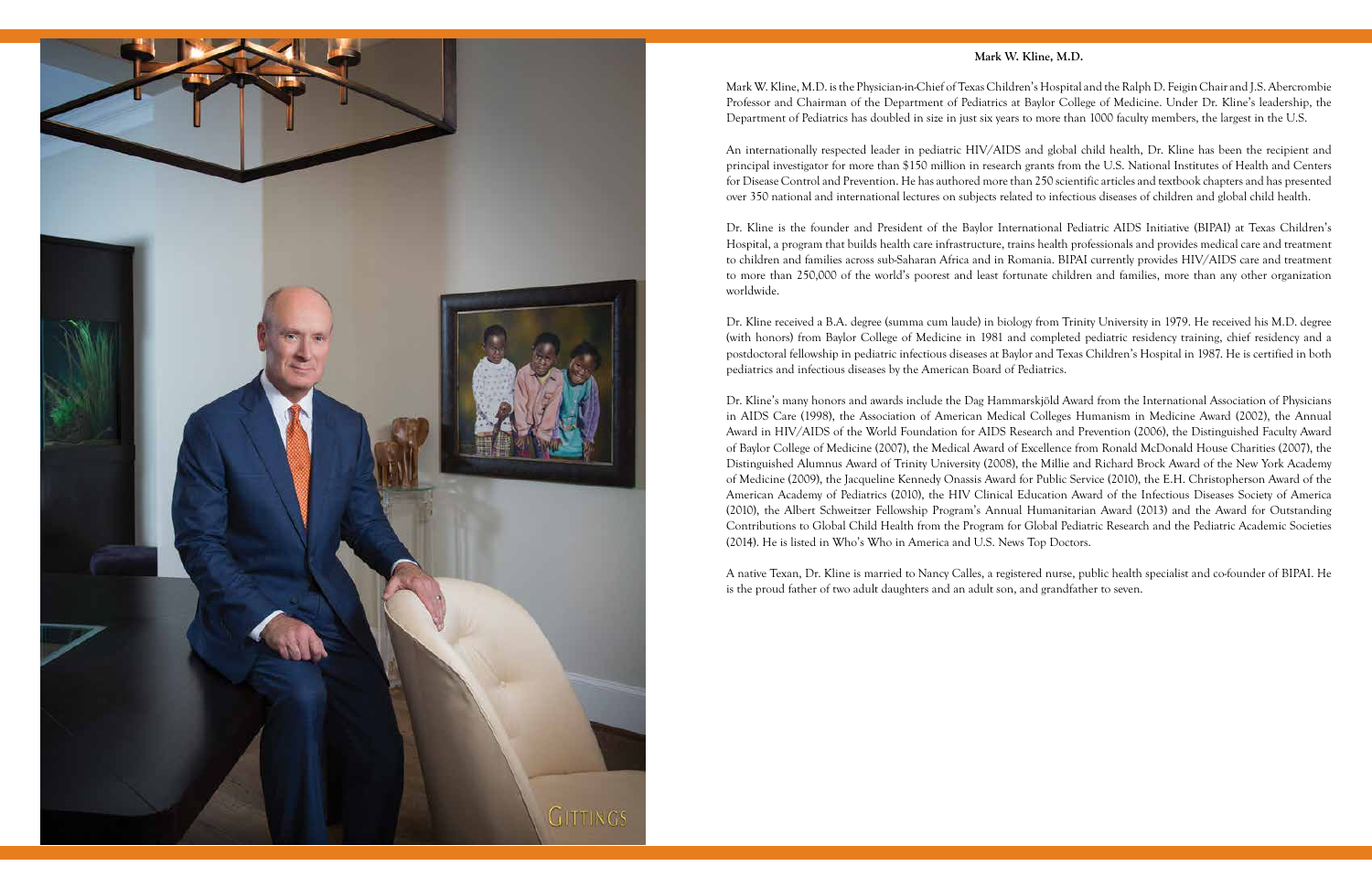## **s**

### PAST BENEFICIARIE **s**

### **2015**

### PAST HONOREE **s s**

David I. Sandberg, M.D., FANNS, FACS, FAAP *Director, Pediatric Neurosurgery Mischer Neuroscience Institute Associate Professor, The Vivian L. Smith Department of Neurosurgery Associate Professor, Department of Pediatric Surgery The University of Texas Health Science Center at Houston (UTHealth) Medical School Clinical associate professor in the department of Neurosurgery and division of Pediatrics at The University of Texas MD Anderson Cancer Center, and codirector of the Pediatric Brain Tumor Program at MD Anderson Children's Cancer Hospital*  Jon E. Tyson, M.D. *Professor, Assistant Dean for Clinical Research , Director, Center for Clinical Research and Evidence-Based Medicine, UT Health*  Jared Howell, M.S., B.S. *Assistant Professor, Baylor College of Medicine Director, Orthotics and Prosthetics, Baylor College of Medicine* **2014** Sundararajah Thevananther, Ph.D. *Baylor College of Medicine and Texas Children's Liver Center* Dr. Richard Kellermayer, M.D., Ph.D. *Pediatric Gastroenterology, Baylor College of Medicine and Texas Children's Hospital* **2013** Joseph F. Petrosino, PH.D. *Director, Alkek Center for Metagenomics and Microbiome Research Baylor College of Medicine* Charles S. Cox, Jr., M.D. *University of Texas Medical School, Pediatric Trauma Program at the University of Texas - Houston/ Children's Memorial Hermann Hospital in the Texas Medical Center* **2012** Brendan Lee, M.D., PH.D. *Director, Bone Disease Program of Texas at Baylor College of Medicine* Laurence J.N. Cooper, MD., Ph.D. *Turning Immune Cells into Childhood Cancer Fighters* **2011** Brendan Lee, M.D., PH.D. *Director, Bone Disease Program of Texas at Baylor College of Medicine* Donald L. Yee, M.D. *Director, Hemostasis and Thrombosis Program at Texas Children's Hospital* **2010** ZoAnn E. Dreyer, M.D. *Medical Director, Long-Term Survivors Program at Texas Children's Cancer Center* Cynthia E. Herzog, M.D. *Director of Clinical Research, Department of Pediatrics, at The University,of Texas M.D. Anderson Cancer Center* **2009** Huda Y. Zoghbi, M.D. *Director of the Jan and Dan Duncan Neurological Research Institute at Texas Children's Hospital* Judith Z. Feigin, Ed.D. *Executive Director, Bridges Program, and Chief at the Clinic for Attention Problems, Diagnosis of Autistic Spectrum Disorders,and the Learning Support Center for Child Psychology at Texas Children's Hospital* **2008** C. Kent Osborne, M.D. *Director of the Dan L. Duncan Cancer Center and the Lester and Sue Smith Breast Center at Baylor College of Medicine* David G. Poplack, M.D. *Director of the Texas Children's Cancer Center and Deputy Director of the Dan L. Duncan Cancer Center at Baylor College of Medicine* 2007 George D. Ferry, M.D. *Director of the Inflammatory Bowel Disease Center at Texas Children's Hospital* James Versalovic, M.D., Ph.D. *Director of the Microbiology Laboratories at Texas Children's Hospital*

D. Kent Anderson, 2007\* James A. Baker III, 2012 Thomas D. Barrow, Ph.D., 2010\* Fred C. Burns, 2011 George H.W. Bush, 2012 Ernest Cockrell, 2014 Denton A. Cooley, M.D., 2009 James W. Crownover, 2013 O. Holcombe Crosswell, 2011 Michael DeBakey, M.D., 2008\* James H. "Red" Duke, Jr., M.D., 2011\* Dan Duncan, 2007\* Ralph Feigin, M.D., 2008\* Charles Fraser, M.D., 2014 O.H. "Bud" Frazier, M.D., 2015 Harry Mach, 2015 Ned Holmes, 2014 Walter Johnson, 2008 Don D. Jordan, 2008 Paul Loyd, 2014 John P. McGovern, M.D., 2007\* Drayton McLane, Jr., 2009 Robert C. McNair, 2013 John Mendelsohn, M.D., 2010 George P. Mitchell, 2011\* H. John Riley, 2015 Corbin J. Robertson, Jr., 2008 Marc J. Shapiro, 2011 Lester Smith, 2007 Mike Stude, 2010 Charlie Thomas, 2013 J. Virgil Waggoner, 2009\* David Weekley, 2015 James T. Willerson, M.D., 2013

*\*deceased*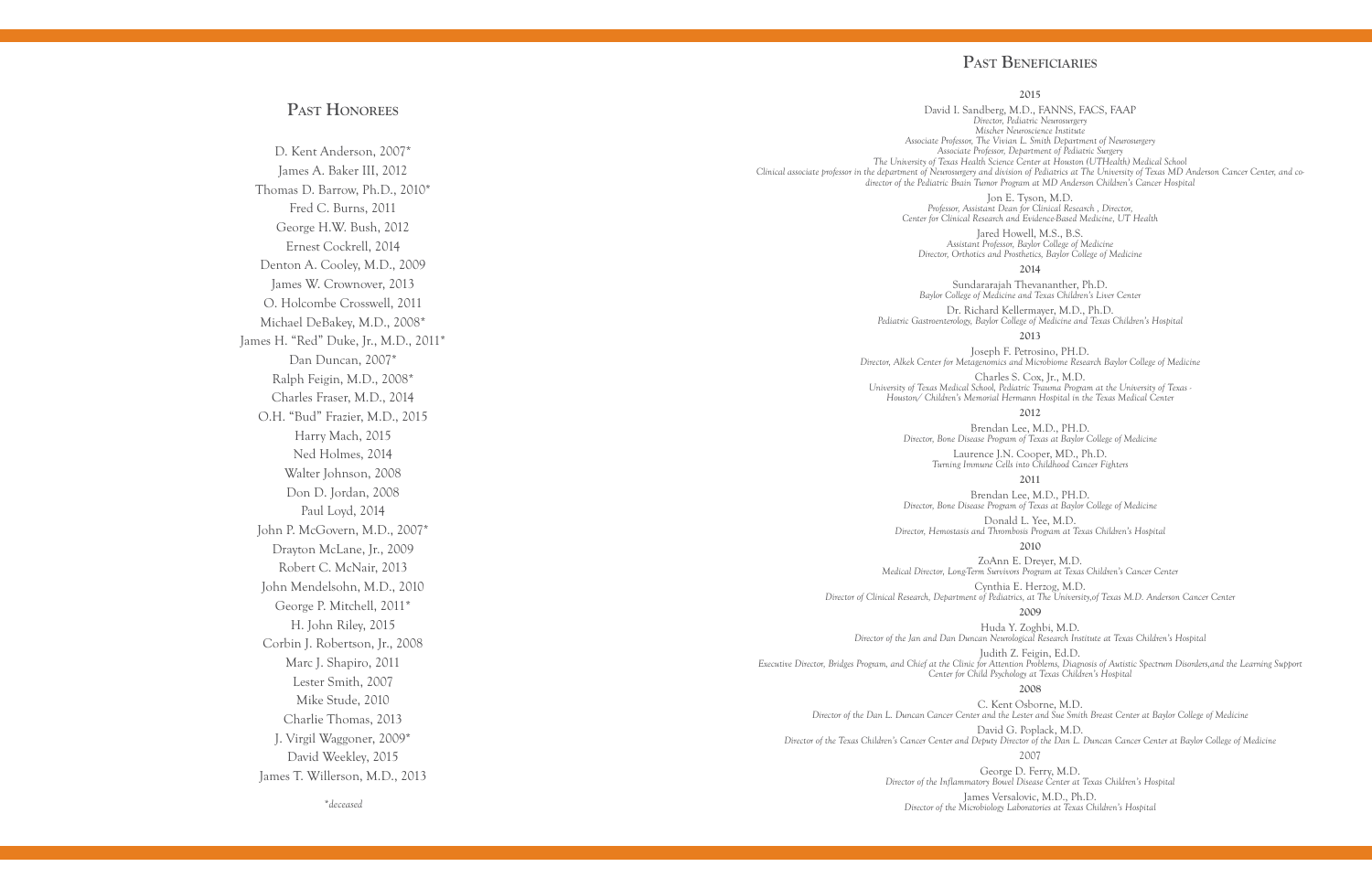### **2016 MEN OF DISTINCTION PROGRAM BENEFICIARY**

## Carolyn L. Cannon, M.D., Ph.D.

*Texas A&M University and Texas Children's Hospital*





### **2016 MEN OF DISTINCTION PROGRAM BENEFICIARY**

## Joseph L. Alcorn, Ph.D.

*Children's Memorial Hermann and University of Texas McGovern Medical School at Houston (UT Health)*

Dr. Carolyn Cannon is an Associate Professor in the Department of Microbial Pathogenesis and Immunology at Texas A&M University and the Associate Director of the MD/PhD Program. She received her MD and PhD degrees in the Texas Medical Center, completed her residency, fellowship and postdoctoral training at Harvard University before joining the faculty at first, Washington University in St. Louis, then the University of Texas Southwestern Medical Center, before returning to her undergraduate alma mater in August 2014.

She has cared for children with cystic fibrosis for decades, which has prompted her studies of the chronic lung infections associated with the disease and efforts to design innovative treatment strategies. She has led a project as part of an NIH funded Program of Excellence in nanotechnology aimed at development of novel aerosolized nanosystems to treat lung infections. Dr. Cannon is part of the Cystic Fibrosis Care Team at the Texas Children's Hospital as the first Texas A&M physician to hold a joint appointment at the Baylor College of Medicine.



Dr. Alcorn received his undergraduate degree in Microbiology from Louisiana State University in Baton Rouge, Louisiana in 1982. In 1988, he obtained his PhD in Molecular and Cellular Biology from the University of Texas at Dallas in Richardson, Texas. After a post-doctoral fellowship from 1998 to 1992, he joined the Department of Biochemistry at the University of Texas Southwestern Medical Center at Dallas as faculty with a research focus on pulmonology biology with emphasis on pulmonary surfactant proteins. In 1998, he was recruited to the Division of Neonatal-Perinatal Medicine in the Department of Pediatrics at the University of Texas Health Science Center at Houston as an Assistant Professor. He is currently an Associate Professor of the Department of Pediatrics, an adjunct professor in the Department of Biochemistry and Molecular Biology and a member of the faculty of the University of Texas Graduate School of Biomedical Sciences at Houston. Currently, he serves as Deputy Director of the Pediatric Research Center, a new division in the Department of Pediatrics with the goal of delineating the causes of birth defects, developmental and immunological disorders that affect children.

Dr. Alcorn is known for his expertise in the biology of pulmonary surfactant proteins, proteins that are crucial in lung function and defense of the lung against pathogens. His research focused on lung pathologies associated with premature birth, which can result in inadequate levels of pulmonary surfactant lipids and proteins. Inadequate surfactant predisposes neonates to Respiratory Distress Syndrome and increased susceptibility to infections. Prematurity is also an important risk factor in the development of Necrotizing Enterocolitis, or NEC, a condition where excessive inflammation can result in destruction of the intestine and frequently death of premature infants. Recently, his laboratory has discovered a unique extra-pulmonary role of surfactant protein A in protection of the neonatal gastrointestinal tract. Dr. Alcorn's laboratory has found that surfactant protein A can reduce inflammation and intestinal damage in animal models of NEC. His laboratory now seeks to define the molecular mechanism underlying this protection. Defining the mechanism of this protection will allow design of therapies that exploit the immunomodulatory properties of SP-A to prevent and treat NEC in premature infants.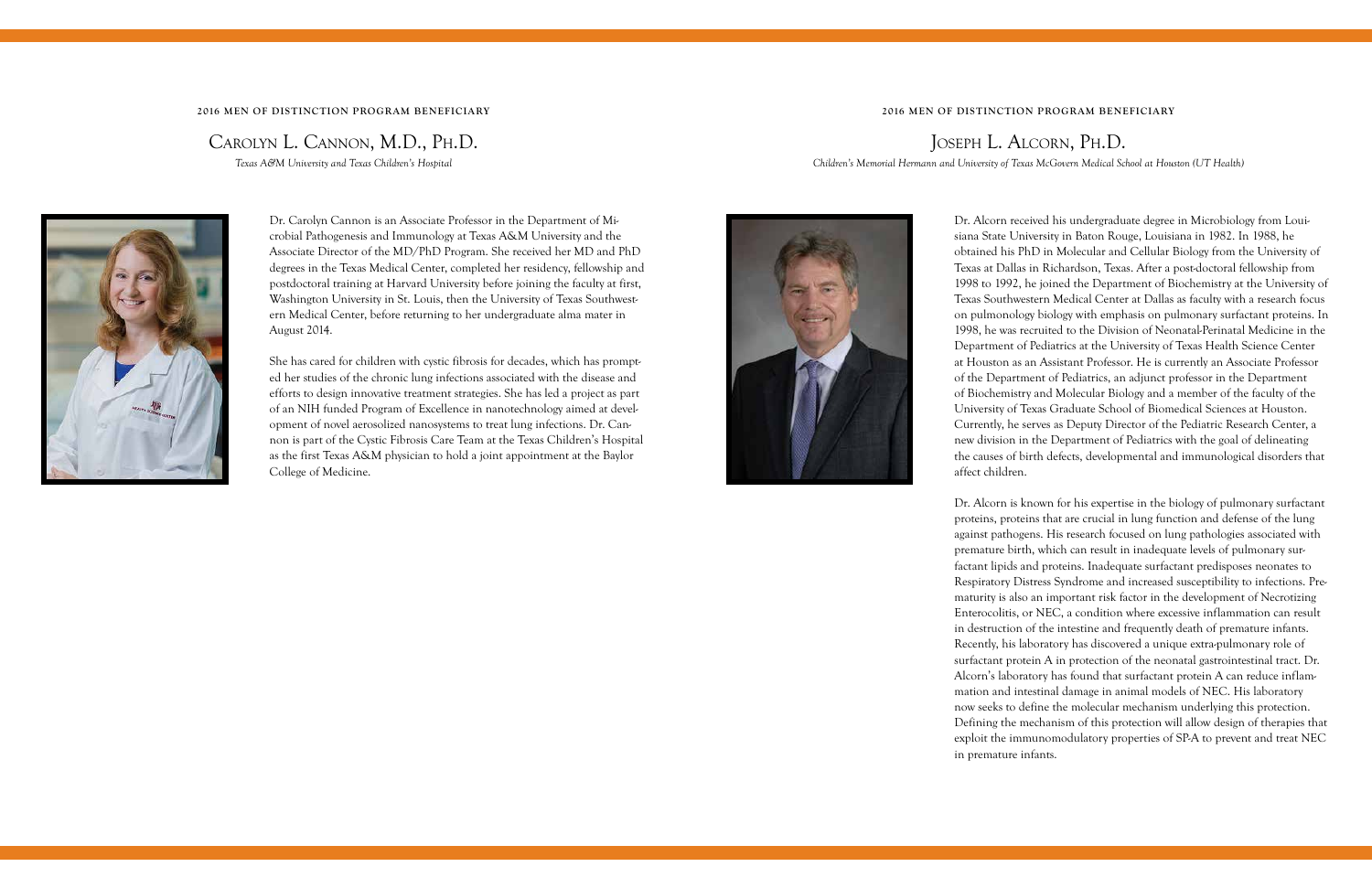

**Paul E. Klotman, M.D.**

Dear 2016 Men of Distinction:

On behalf of Baylor College of Medicine, I want to congratulate honorees Harry H. Cullen, Gerald D. Hines and Mark W. Kline, M.D. They have provided distinguished service and leadership to the Houston community.

I also extend the College's gratitude for being selected again as a beneficiary of the Men of Distinction Awards Luncheon. Our Master of Science in Orthotics and Prosthetics Program, led by Jared Howell, trains professionals to provide those affected by limb loss or other mobility-impeding disorders with the devices they need to live more active and productive lives. Your generosity translates into improved orthotic and prosthetic devices for children in our area.

Baylor College of Medicine is truly grateful for the support of the Men of Distinction.

Sincerely, Paul E. Klotman, M.D. President, CEO and Executive Dean Baylor College of Medicine

Dear 2016 Men of Distinction:

On behalf of Memorial Hermann Health System, congratulations to this year's honorees: Harry H. Cullen, Gerald D. Hines and Mark W. Kline, M.D. Children's Memorial Hermann Hospital and our academic partner, McGovern Medical School at The University of Texas Health Science Center at Houston (UTHealth), are proud to join the Men of Distinction in recognizing these remarkable individuals who have made a significant impact on the Houston community through their inspiring vision, leadership and service.

Children's Memorial Hermann Hospital, located in the heart of the Texas Medical Center, provides quality healthcare for infants, children, adolescents and women in Houston and the Texas Gulf Coast Region. With more than 120,000 patient visits each year, our multidisciplinary pediatric specialists are leaders in providing diagnosis and clinical care in maternal-fetal medicine and neonatal intensive care services, as well as pediatric neuroscience, orthopedic and congenital heart services. We operate one of the nation's largest neonatal intensive care units and one of only two Level IV NICUs in Southeast Texas. Our physicians perform lifesaving procedures that are not possible in other hospitals in the region.

We are very grateful for the selection of Dr. Joseph Alcorn, Deputy Director of the Pediatric Research Center in the Department of Pediatrics at McGovern Medical School at UTHealth as one of this year's program beneficiaries. It is an honor to partner with Men of Distinction in their incredible commitment to improve the lives of children in our community through the advancement of medical research, education and patient care.

Sincerely, Susan Distefano Senior Vice President & CEO Children's Memorial Hermann Hospital

Susan Distefano

### **2016 MEN OF DISTINCTION PROGRAM BENEFICIARY**

Jared Howell, M.S. *Baylor College Of Medicine*



Jared Howell is the program director of the Master of Science in Orthotics and Prosthetics Program (MSOP) at Baylor College of Medicine. He has been working in the profession for more than a decade, starting in early 2003. Mr. Howell attended Northwestern University's Prosthetic and Orthotic Center in Chicago, Illinois, for both his prosthetic and orthotic education. He has a bachelor's degree in Manufacturing Engineering from Brigham Young University and master's degree in Product Design and Development from Northwestern University's McCormick School of Engineering. He is certified in orthotics and prosthetics by the American Board for Certification in Orthotics, Prosthetics and Pedorthics. Mr. Howell worked as the assistant director of Prosthetics Education at Northwestern University from 2009- 2012. Prior to getting involved in education, he founded and ran a practice for Ability Prosthetics and Orthotics in Exton, Pennsylvania.

Under his direction, the Baylor program welcomed its first class of students in 2013 and increased the number of students in the program for its second year. Also recently completed is a state-of-the-art 4,000-square-foot lab that includes all the necessary equipment for learning how to fabricate and fit custom orthotic and prosthetic devices. The lab is unique in providing the latest three-dimensional computer imagery and handheld devices for scanning, allowing experienced faculty members show students how to create molds, hone them to exact dimensions and then adjust the device for a perfect fit.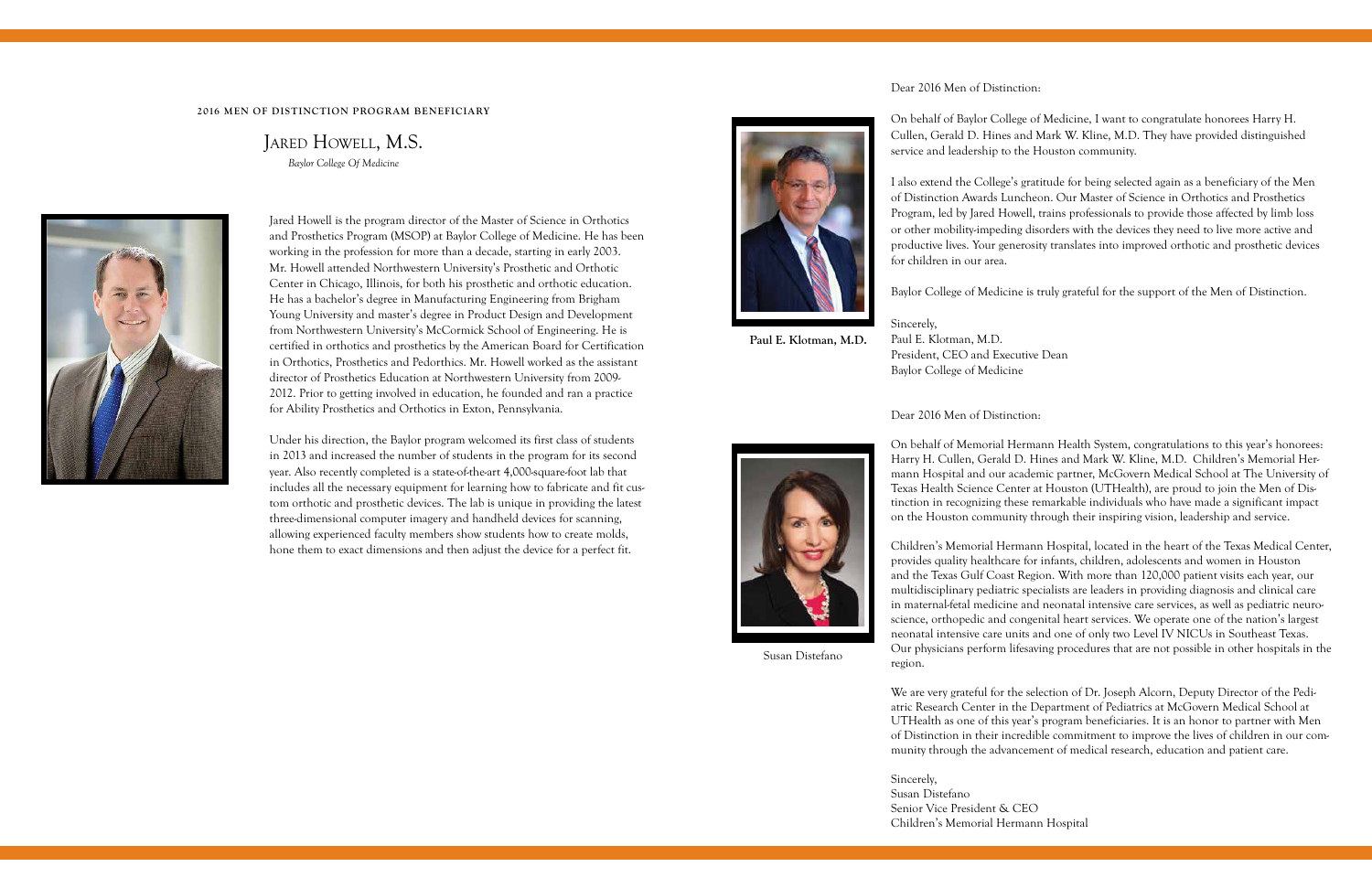

**Mark A. Wallace**

Dear 2016 Men of Distinction,

What a privilege it is for me to congratulate this year's Men of Distinction honorees and medical beneficiaries. You all truly deserve the highest recognition for our many notable accomplishments and your unwavering dedication to the Houston community. Your work has enriched countless lives in untold ways.

I also commend the Men of Distinction organization for reaching this important milestone – 10 years of acknowledging distinguished individuals and investing in biomedical research, education and patient care in the Texas Medical Center. All of us at Texas Children's are honored to partner with you. We look forward to many more years of working together to create a healthier future for children and families.

Best Regards, Mark A. Wallace

Dear 2016 Men of Distinction,

On behalf of the Texas A&M Health Science Center, it is my pleasure to offer congratulations to Harry H. Cullen, Gerald D. Hines and Mark W. Kline, M.D., the 2016 Men of Distinction. The Core Values of Texas A&M are Excellence, Integrity, Leadership, Loyalty, Respect, and Selfless Service, and I believe that these new members and all Men of Distinction exemplify these values in serving the Houston community.

Texas A&M Health Science Center College of Medicine is a proud member of the Texas Medical Center and the biomedical research community of Houston. Since the creation of the Texas A&M Institute for Biosciences and Technology in 1986 and the new clinical affiliation with Houston Methodist Hospital in 2014, Texas A&M has partnered with institutions and individuals in Houston to improve the health and well-being of the people of Texas through excellence in education, research and health care delivery.

Thanks to the support of the Men of Distinction, Dr. Carolyn Cannon will be able to expand her research in nanotechnology aimed at development of novel aerosolized nanosystems to treat lung infections, particularly as part of the Cystic Fibrosis Care Team at Texas Children's Hospital. Additionally, because of the direct link between bacterial pathogens and pneumonia, Dr. Cannon's research efforts stand to impact the 156 million children worldwide who are affected by pneumonia each year.

Many thanks to the Men of Distinction for selecting Dr. Cannon as a recipient of a 2016 Physician Grant. It is an honor to partner with this esteemed organization to uphold and promote the values that we share in transforming healthcare and improving the lives of children in our community and beyond.

Thanks and gig 'em! Paul E. Ogden, M.D. '78 Interim Senior Vice President & Chief Operating Officer, Texas A&M Health Science Center Interim Dean, College of Medicine





Paul E. Ogden, M.D.

**Giuseppe N. Colasurdo, MD**

### Dear 2016 Men of Distinction:

On behalf of UTHealth, I offer my heartfelt congratulations to the 2016 Men of Distinction honorees: Harry H. Cullen, Gerald D. Hines, and Mark W. Kline, MD. Your commitment to advance health research, education and patient care in Houston and beyond is truly an inspiration. Thank you for setting an example that has earned this welldeserved honor.

I am grateful to the Men of Distinction Steering Committee for selecting Joseph Alcorn, PhD, as one of the beneficiaries for this year's program. His work represents the best of UTHealth's collaboration with Children's Memorial Hermann to create and apply biomedical discoveries to heal children. Your support of his research will make a lasting difference for some of our most vulnerable patients.

Again, thank you for your vision to join UTHealth and our partners solve the greatest health challenges of our time. We appreciate the opportunity to join with exceptional leaders like you to promote health advancements that change lives.

Sincerely yours, Giuseppe N. Colasurdo, MD President and Alkek-Williams Distinguished Chair UTHealth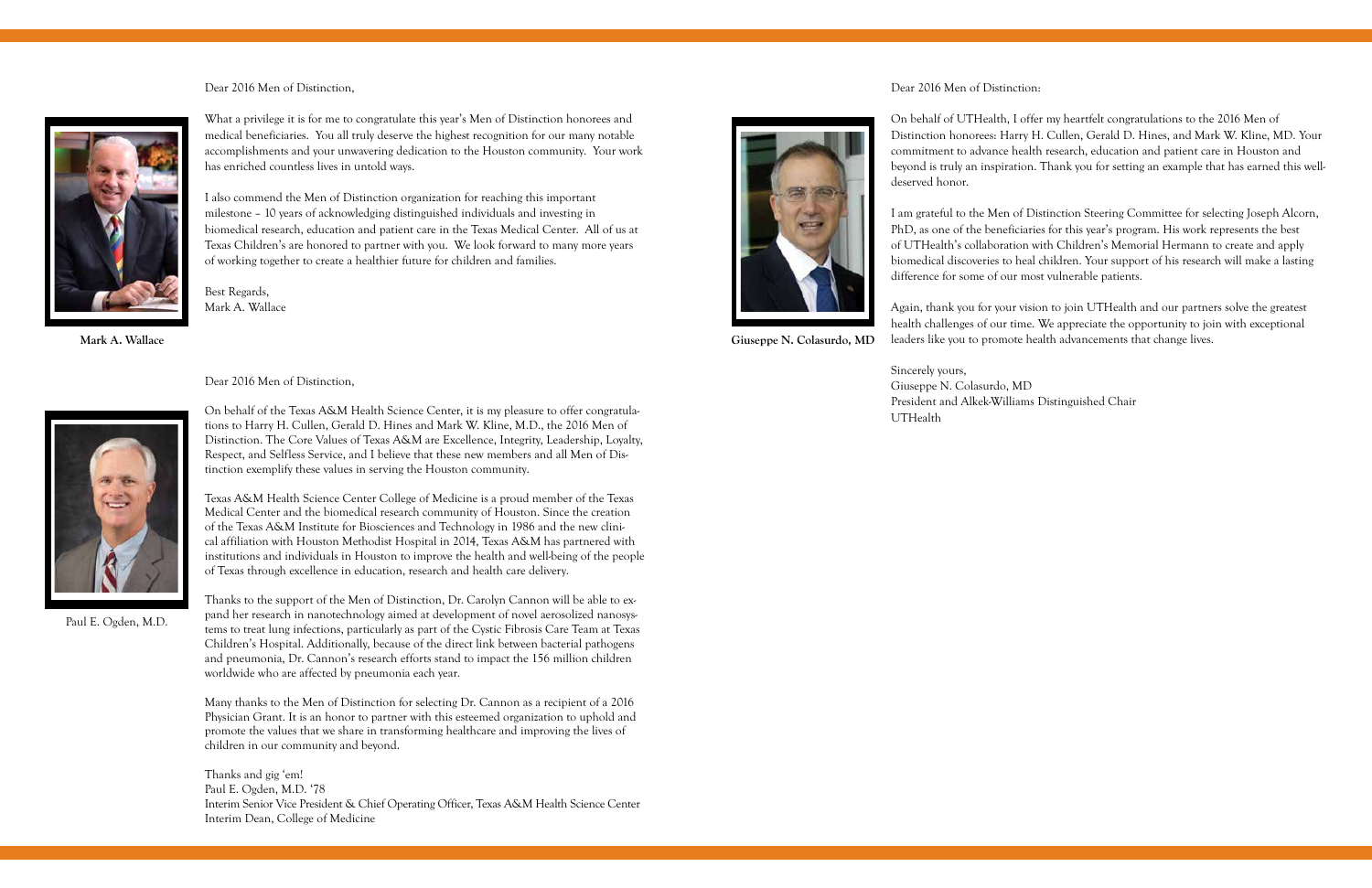### **PRESENTING SPONSOR**

Houston Area Lexus Dealers

### **LUNCHEON SPONSOR**

Greggory and Patrick Burk - J.D. Fields and Company, inc.

## **PARTNER**

The Tony Gracely Family/ Paul Loyd/Charlie Thomas

### **BENEFACTORS**

Hines Michael Mithoff / Haag Sherman Mach Industrial Group, LP JOHN AND DIANE RILEY David Weekley Family Fund

> Regina Rogers ED MCMAHON JOHN DAUGHERTY Jw DAUBERT

**SPONSORS** UT HEALTH **BOBBY TUDOR** Children's Memorial Hermann Hospital JOHN P. MCGOVERN FOUNDATION Molly And Jim Crownover Houston Livestock Show and Rodeo Ric And Mo Campo BILLY MCCARTNEY David Solomon / U.S. Capital Advisors Texas Children's Hospital Jeri And Marc Shapiro

### **BENEFACTOR COUPLES**

Jesse and Betty Tutor Moriah and Rod Crosby Pam and Archie Thompson Joanne and Welcome Wilson

### **BENEFACTOR INDIVIDUALS**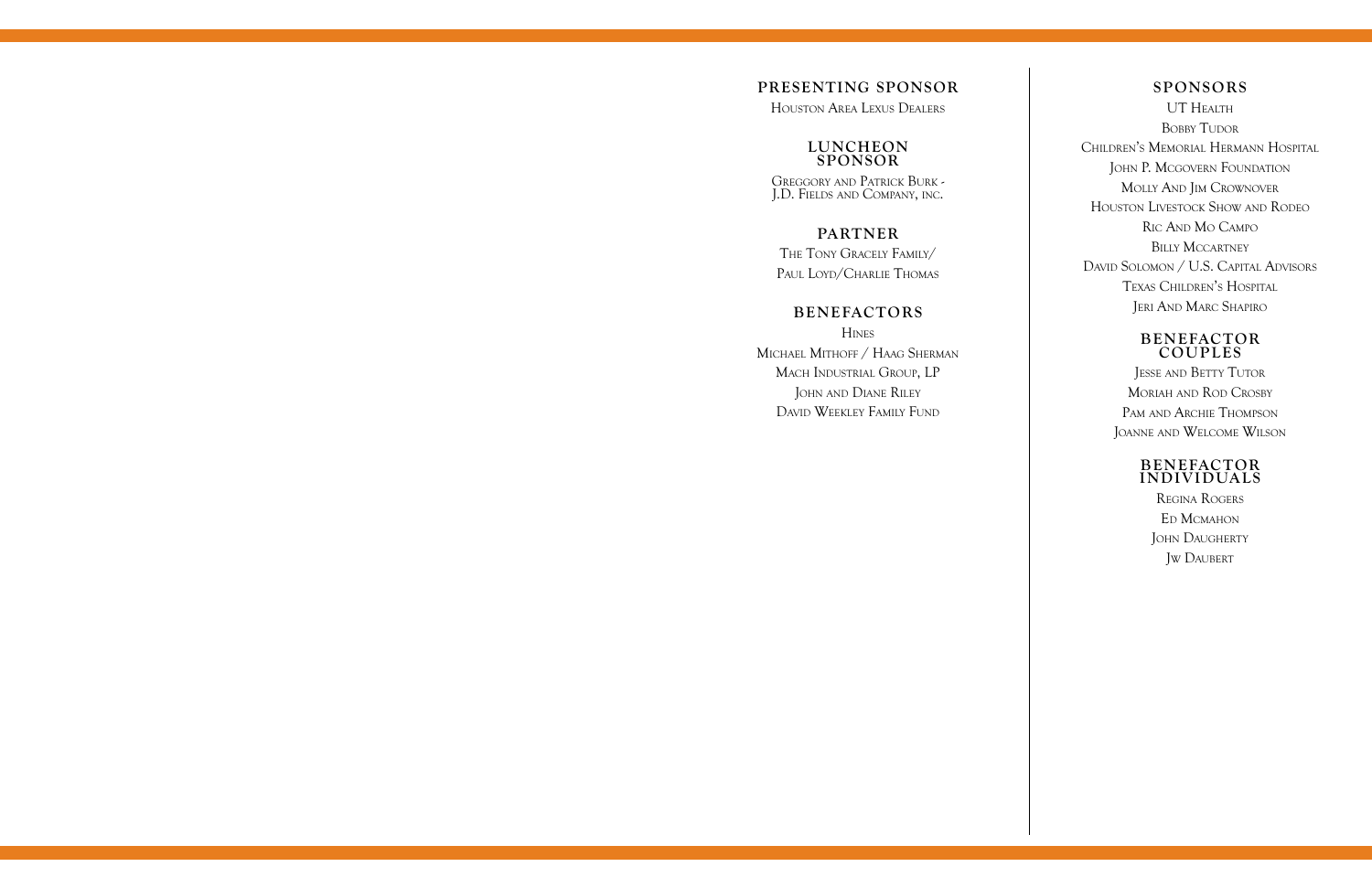*The luncheon was created ten years ago by a small group of volunteers, who wanted to pay tribute to those MEN in the Houston community who have distinguished themselves through their leadership as businessmen, volunteers and philanthropists... And to simultaneously raise funds to support pediatric biomedical research, education and patient care in the Texas Medical Center. In keeping with the spirit of philanthropy shown by these distinguished gentlemen, ALL of the proceeds from the luncheon stay right here in Houston for the direct benefit of children's causes at the Texas Medical Center.*

*Honorees and beneficiaries for each year are chosen by a unanimous vote of the Men of Distinction Steering Committee. The Steering Committee consists of men and women in the community who desire to help promote our charitable endeavors. We are very proud of the fact that everyone who has chaired our luncheon for the past nine years has asked to remain an active member of our Steering Committee.*

*If you would like to know more about our organization, please contact our Steering Committee chairman, David Wuthrich at 713-204-0216.*

*www.menofdistinction.org*

### **INDIVIDUAL TICKETS**

Denis Debakey MARSHALL SMITH Lisa Kennedy Tara and David Wuthrich Dr. Bud Frazier

### **DONATIONS**

Paul And Kristina Somerville / Associated Pipeline Margaret Alkek Williams / Randa And Charles Williams in Honor of Harry Cullen, Gerald Hines and Dr. Mark Kline Jan Barrow BETH ROBERTSON in Honor of Harry Cullen

WHAT IS THE MEN OF DISTINCTION?